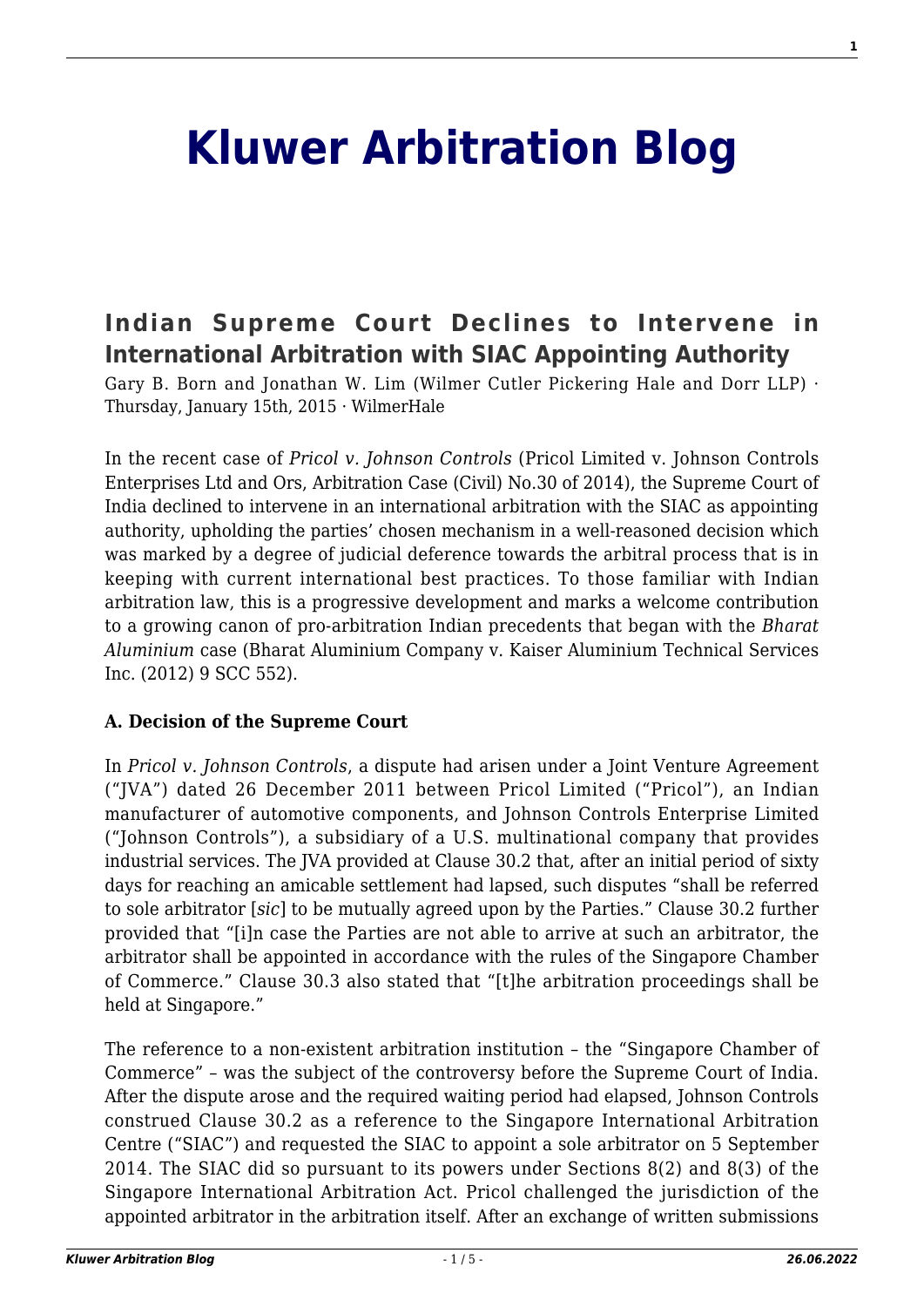and a jurisdictional hearing on 18 November 2014, the arbitrator issued a partial award on November 27, 2014, affirming his jurisdiction and ruling that the SIAC's appointment was valid because the parties had expressly agreed on Singapore as the seat of arbitration.

On receiving notice of Johnson Controls' request to the SIAC, Pricol made a parallel application to the Supreme Court of India on 15 September 2014 to appoint a sole arbitrator under Section 11(6) of the Indian Arbitration and Conciliation Act 1996 (the "IACA"), contending that the SIAC had no jurisdiction to make the original appointment. The IACA is based on the 1985 UNCITRAL Model Law on International Commercial Arbitration, and Section 11(6) provides that where a party fails to act or the parties fail to reach agreement as required under the agreed appointment procedure, a party may request the Chief Justice or his nominee to "take the necessary measure."

Pricol relied on three arguments before the Supreme Court of India. First, Pricol contended that Indian law was the procedural law governing arbitration proceedings, or the *lex arbitri*, on the basis that India was the seat of the arbitration and that Clause 30.3 merely stipulated for Singapore to be the venue of the hearings and not the seat. Second, Pricol argued that the parties had not excluded the application of Part I of the IACA and that it therefore applied to the arbitration because the JVA was signed prior to the SCI's decision in the *Bharat Aluminium* case. Third, Pricol contended that even if Singapore was the seat of arbitration, the curial law of Singapore would only apply to regulate proceedings *after* the appointment of an arbitrator and until the award was made.

The Supreme Court of India did not accept any of these arguments. It decided correctly against intervening in the arbitration, holding that "the most reasonable construction" of Clause 30.2 would be to understand the reference to the "Singapore Chamber of Commerce" as a reference to the SIAC, with the result being that where the parties are not able to name a sole arbitrator by mutual agreement, the SIAC would appoint the sole arbitrator. On this basis, the Supreme Court took the view that the appointment made by the SIAC and the partial award on jurisdiction could not be questioned and examined by the Indian courts in proceedings under Section 11(6) of the IACA – following its own precedent in the *Antrix Corp* case (Antrix Corporation v. Devas Multimedia (2013) 6 SCR 453) – as doing so was inappropriate and would amount to the Indian courts sitting in appeal over the arbitrator's and the SIAC's decisions.

#### **B. Commentary**

This might have seemed a straightforward decision for those not used to the idiosyncrasies of Indian arbitration case law. But to those familiar with the Indian courts' past willingness to intervene in foreign-seated arbitrations, the Supreme Court's judgment in *Pricol v Johnson Controls* is an encouraging and highly progressive development.

In fact, the judgment was deftly reasoned to avoid a number of uniquely Indian legal controversies that remained after the landmark *Bharat Aluminium* case, when the

**2**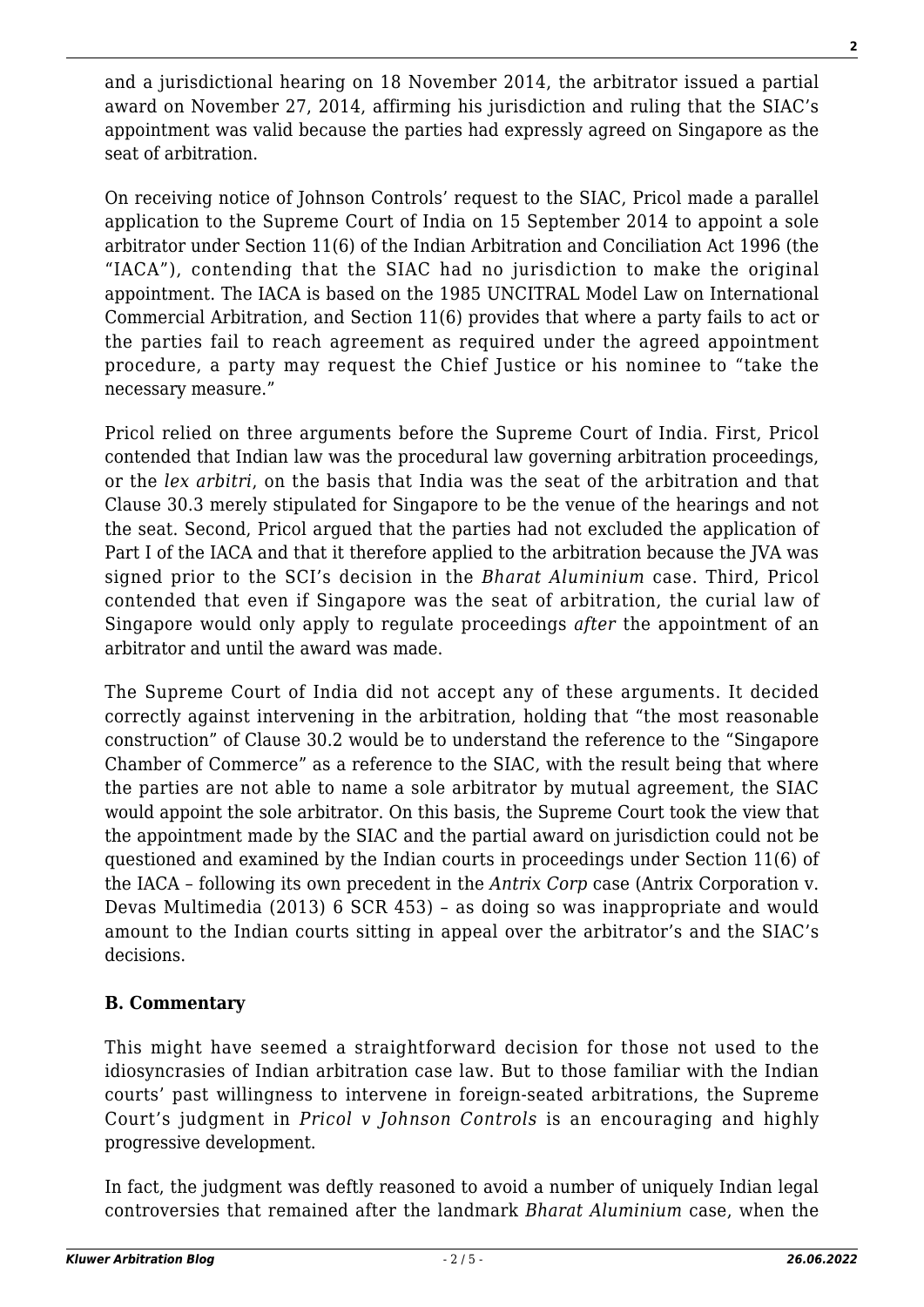Supreme Court reversed its much-criticized decision in the *Bhatia International* case (Bhatia International v Bulk Trading SA (2002) 4 SCC 105). Under the old law, the Supreme Court had previously held that Part I of the IACA was applicable to foreign arbitrations unless parties expressly or impliedly excluded the provisions of Part I, and Indian courts had on this basis asserted broad powers to intervene in foreign-seated international arbitrations – including notably in the *Venture Global* case (Venture Global Engineering Case v. Satyam Computer Services Ltd. (2008) 4 SCC 190) where the Supreme Court held it had the power to set aside awards issued by arbitral tribunals seated outside India.

Although *Bharat Aluminium* was widely celebrated for overruling *Bhatia International* and thus restricting the Indian courts' powers to intervene under Part I of the IACA to only India-seated arbitrations, it still left open a number of possibilities for parties to urge Indian judicial intervention in foreign-seated arbitrations. First, *Bharat Aluminium* was held to apply only prospectively (i.e. from 6 September 2012), and the old law still applied in respect of arbitration agreements executed before that date. Second, under the existing Indian case law, and in particular the recent *Enercon* case

(Enercon (India)Ltd. and Ors v. Enercon GmBH and Anor (2014) 5 SCC 1), $^{1}$  one could credibly argue India to be the seat of arbitration where the parties have chosen Indian law as the substantive governing law of the contract, so long as parties have not specifically designated another forum to be the "seat" using express words to that effect.

Pricol relied on precisely these legal grounds before the Supreme Court to urge its intervention, given that the JVA between Pricol and Johnson Controls was concluded in December 2011 and therefore before the *Bharat Aluminium* case, and the arbitration agreement only provided for Singapore to be the place where "proceedings shall be held" and did not specifically refer to Singapore as the "seat" of the arbitration. Pricol thus sought to argue that the Supreme Court could intervene on the basis that India was the seat, and that in any case the parties had not excluded the application of Part I of the IACA.

The Supreme Court was wise to avoid these points entirely in its judgment, and focus instead on what the parties had intended to achieve in their agreed Clause 30.2. Holding that the best construction of the clause was that parties had agreed on the SIAC as the appointing authority in default of agreement on an arbitrator, and that Section 11 of the IACA would not be engaged in any case, the Supreme Court thus treated as moot the issues of whether the parties had excluded Part I of the IACA, or whether the parties had intended for Singapore or India to be the seat of arbitration.

In the end, the parties were the real beneficiaries of the judicial restraint exercised by the Supreme Court. It is well known that the involvement of Indian courts can significantly delay the arbitral process – as illustrated by the *White Industries* case (White Industries Australia Limited v Republic of India, UNCITRAL), where an appeal from a challenge to the jurisdiction of Indian courts to entertain a set-aside application remained unresolved for some ten years after the award. In contrast, the Supreme Court in *Pricol v Johsnon Controls* gave judgment within three months of Pricol's application and, in declining to intervene, avoided a drawn-out and complicated tussle before the Indian courts that could well have derailed the arbitration.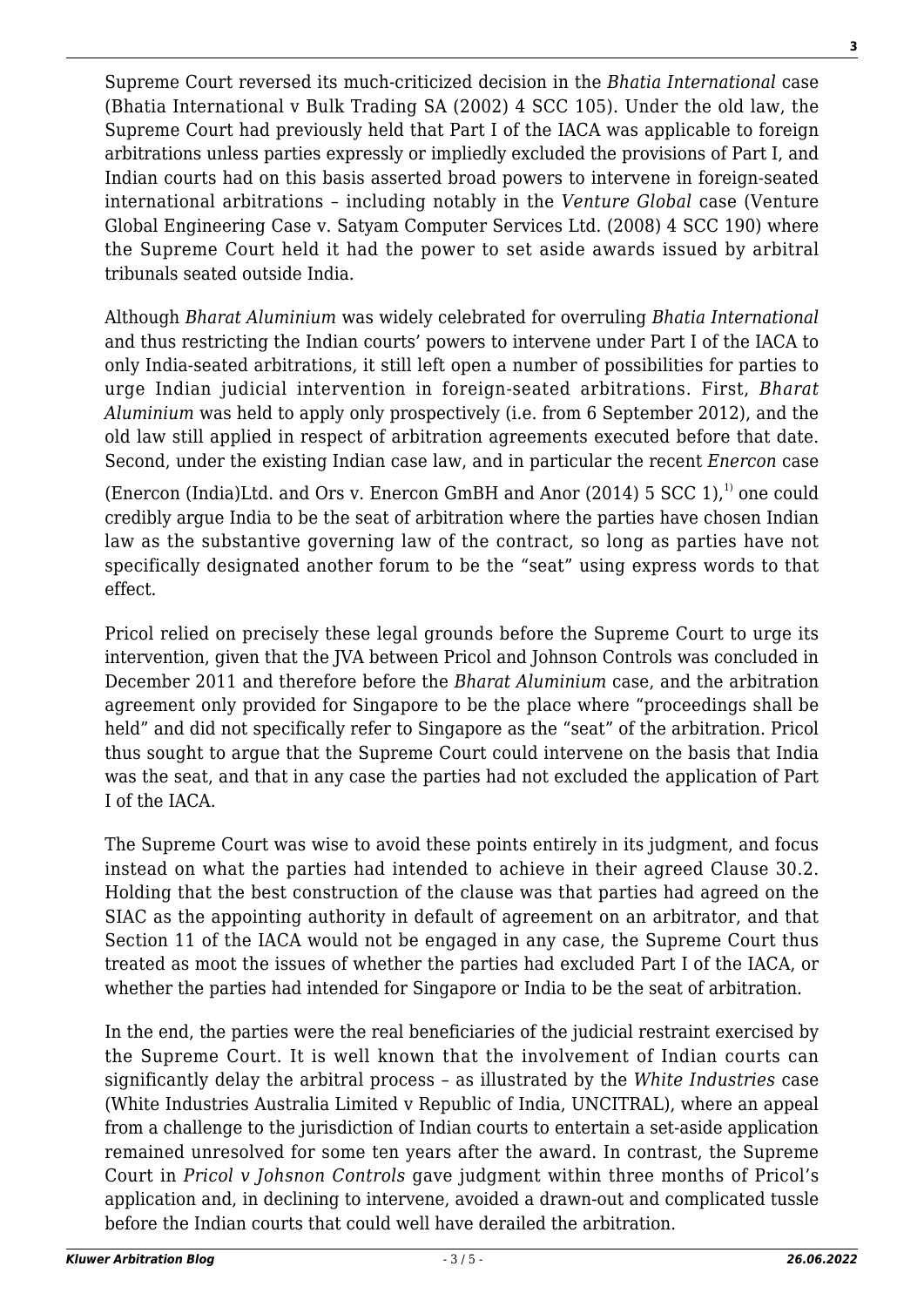A final learning point from the Supreme Court's judgment is the importance of drafting into contracts with Indian parties an arbitration clause that provides for the involvement of an established arbitration institution. India has been promoting

institutional arbitration for some time now.<sup>2)</sup> and recent statements by senior officials in Prime Minister Nerendra Modi's new government suggest that this remains a policy

priority.3) In line with this, the Supreme Court of India in *Pricol v Johnson Controls* gave substantial deference to the arbitrator appointment already made by the SIAC – following its own precedent in the *Antrix Corp* case, where the Supreme Court had given similar deference to an arbitrator appointment already made by the ICC. The reference to an appropriate arbitral institution and its rules can thus minimize scope for judicial interference, besides also improving the quality and efficiency of the arbitral process in other ways. Of course, parties would do well to avoid the troubles in *Pricol v Johnson Controls* by referring in their contracts to arbitration institutions that do in fact exist.

### **Profile Navigator and Relationship Indicator**

 $\mathcal{L}_\text{max}$ 

Offers 6,200+ data-driven arbitrator, expert witness and counsel profiles and the ability to explore relationships of 13,500+ arbitration practitioners and experts for potential conflicts of interest.

#### [Learn how](https://www.wolterskluwer.com/en/solutions/kluwerarbitration/practiceplus?utm_source=arbitrationblog&utm_medium=articleCTA&utm_campaign=article-banner) **[Kluwer Arbitration Practice Plus](https://www.wolterskluwer.com/en/solutions/kluwerarbitration/practiceplus?utm_source=arbitrationblog&utm_medium=articleCTA&utm_campaign=article-banner)** [can support you.](https://www.wolterskluwer.com/en/solutions/kluwerarbitration/practiceplus?utm_source=arbitrationblog&utm_medium=articleCTA&utm_campaign=article-banner)

Learn more about the newly-updated Profile Navigator and **Relationship Indicator** 



*To make sure you do not miss out on regular updates from the Kluwer Arbitration Blog, please subscribe [here](http://arbitrationblog.kluwerarbitration.com/newsletter/). To submit a proposal for a blog post, please consult our [Editorial Guidelines.](http://arbitrationblog.kluwerarbitration.com/editorial-guidelines/)*